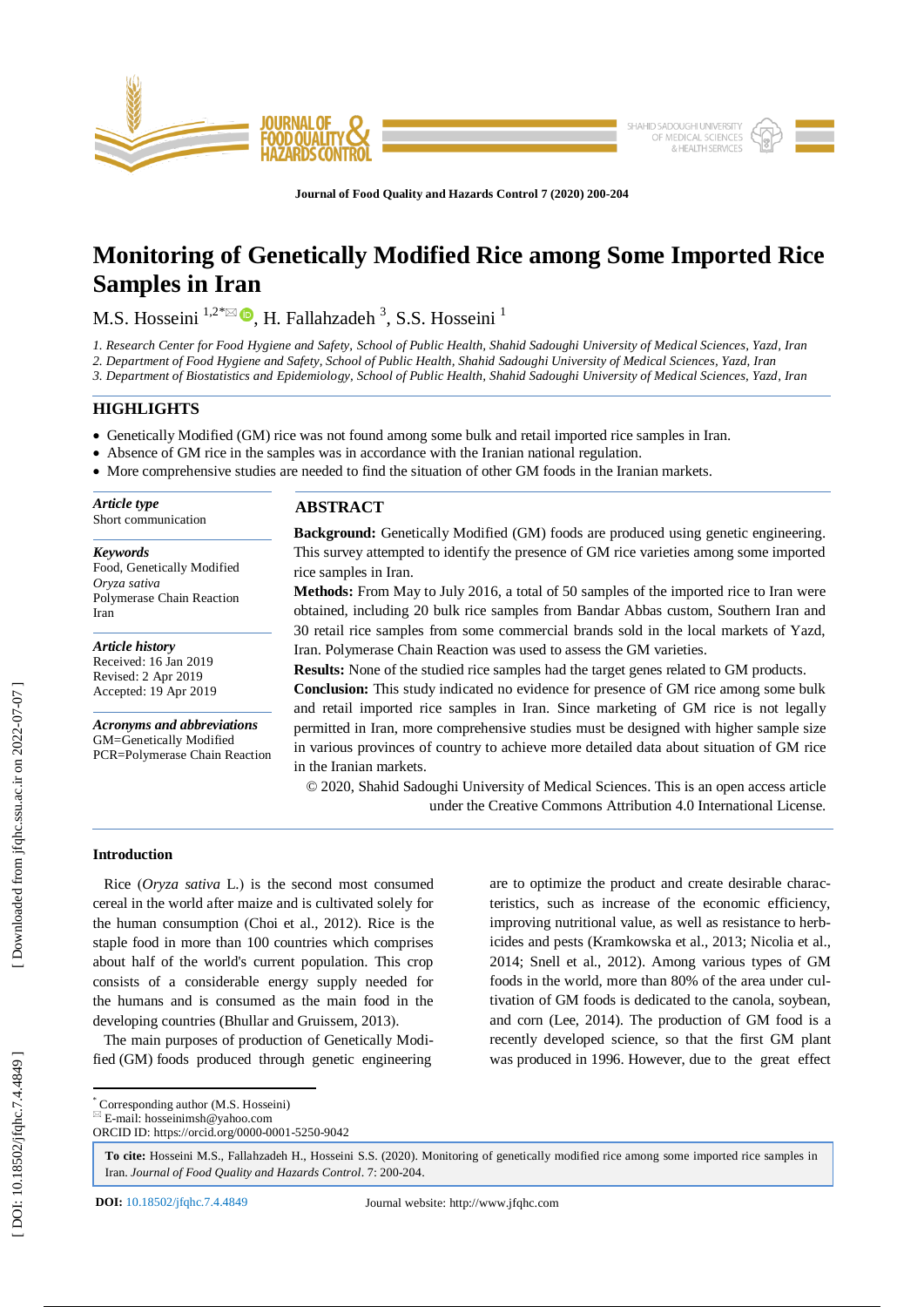of this new technology on the agro -food trade market, the production of GM foods grew rapidly in some parts of the world (Bawa and Anilakumar, 2013; James, 2015; McHughen, 2013).

 It has been stated that production of GM foods could play an important role in reducing the malnutrition and providing food security in the world. Consequently, GM products are officially and legally distributed and consumed in some countries (Blair and Regenstein, 2015). However, the safety considerations led to the necessity of using labeling measures on the GM foods' packages. According to the laws set by the European Union, labeling is mandatory for a food product with more than 0.9% of GM compounds (Ceccoli and Hixon, 2012; Price and Underhill, 2013; Taski-Ajdukovic et al., 2009).

 The GM rice has been cultivated on experimental scales in the countries such as China, United States, Philippines, Pakistan, Spain, and India (Blair and Regenstein, 2015; Yuan et al., 2013). The first Iranian pest-resistant GM rice, named Tarom Mola'i was produced at a trial scale and limited level in the last decade (Afraz et al., 2009; Shirdeli et al., 2019). Although it seems that GM rice has not yet reached the mass production stage at the international trade market, a potential exists for the presence of this product in markets of Iran due to the entry of GM plants into the international trade. On the other hand, labeling of the GM foods imported to Iran is not fully legislated in the national markets.

 In this survey, we attempted to identify the presence of some GM varieties among the imported rice samples in Iran. To achieve this goal, the conventional Polymerase Chain Reaction (PCR) method was applied as a highly accurate and sensitive method as a standard tool for detection of GM products by European Union (Tengel et al., 2001; Wen -Tao et al., 2006 ) .

#### **Materials and methods**

## *Sampling*

 From May to July 2016, 50 samples of the imported rice to Iran were obtained using the random cluster sampling method, including 20 bulk rice samples from Bandar Abbas custom, Southern Iran and 30 retail rice samples from some commercial brands sold in the local markets of Yazd, Central Iran.

 All the rice samples were thoroughly homogenous and kept in a dark place. Furthermore, 15 mg of each sample was selected and grounded in thrice according to the standard regulation (European Commission, 2004, 2014).

#### *DNA extraction*

 DNA was extracted using the DNeasy Plant Mini kit (GeneAll, #117 -101, Korea) according to the instructions. Quality and quantity analyses of the extracted DNA were performed using 0.8% agarose gel electrophoresis (Fanavaran Sahand Azar, Iran) as well as spectrophotometry (BioTek instruments, USA), respectively.

## *Confirmation of O. sativa species*

 In order to confirm of *O. sativa* species in the samples, PCR technique was applied using specific primer pair for the target gene of *PLD* (Table 1) and thermal cycler (ABI, simpliAmp, USA). The reaction for all targets was performed in 20 μl of the final concentration of 1x master mix (Amplicon, Denmark), 0.5 μM of each primer, and 100 ng of the extracted DNA. The amplification program consisted of the first denaturation at 94 °C for 5 min, followed by 35 cycles of denaturation at 94  $\degree$ C for 30 s, annealing at 60.9  $\degree$ C for 30 s, and elongation at 72  $\degree$ C for 30 s. The last elongation was carried out at 72  $\degree$ C for 5 min. Finally, the amplicons were assessed using 3% agarose gel electrophoresis. The fragment with the size of 80 bp in length was related to conventional rice (*O. sativa*).

#### *GM identification*

 In order to identify the genes of the GM products in rice samples, the conventional PCR technique was applied by specific primers for the target genes of MON810, Bt11, T25, and Bt176 (Table 1). Amplification was performed using thermal cycler in 20 μl volume reaction with 1x PCR master mix (Amplicon, Denmark), 0.5 μM of each primer, and 100 ng extracted DNA. The amplification program is represented in Table 2. The results achieved from the amplification were assessed using agarose gel electrophoresis alongside by 50 bp DNA ladder.

 The positive and negative controls were used in all amplification reactions. The positive controls were the samples gifted from the Agricultural Biotechnology Research Institute, Karaj, Iran. However, the negative controls included distilled water. Moreover, all reactions were repeated in triplicate.

#### *Statistical analysis*

 The collected data were analyzed by SPSS version 16. The *p* value of less than 0.05 was used to declare significant correlation.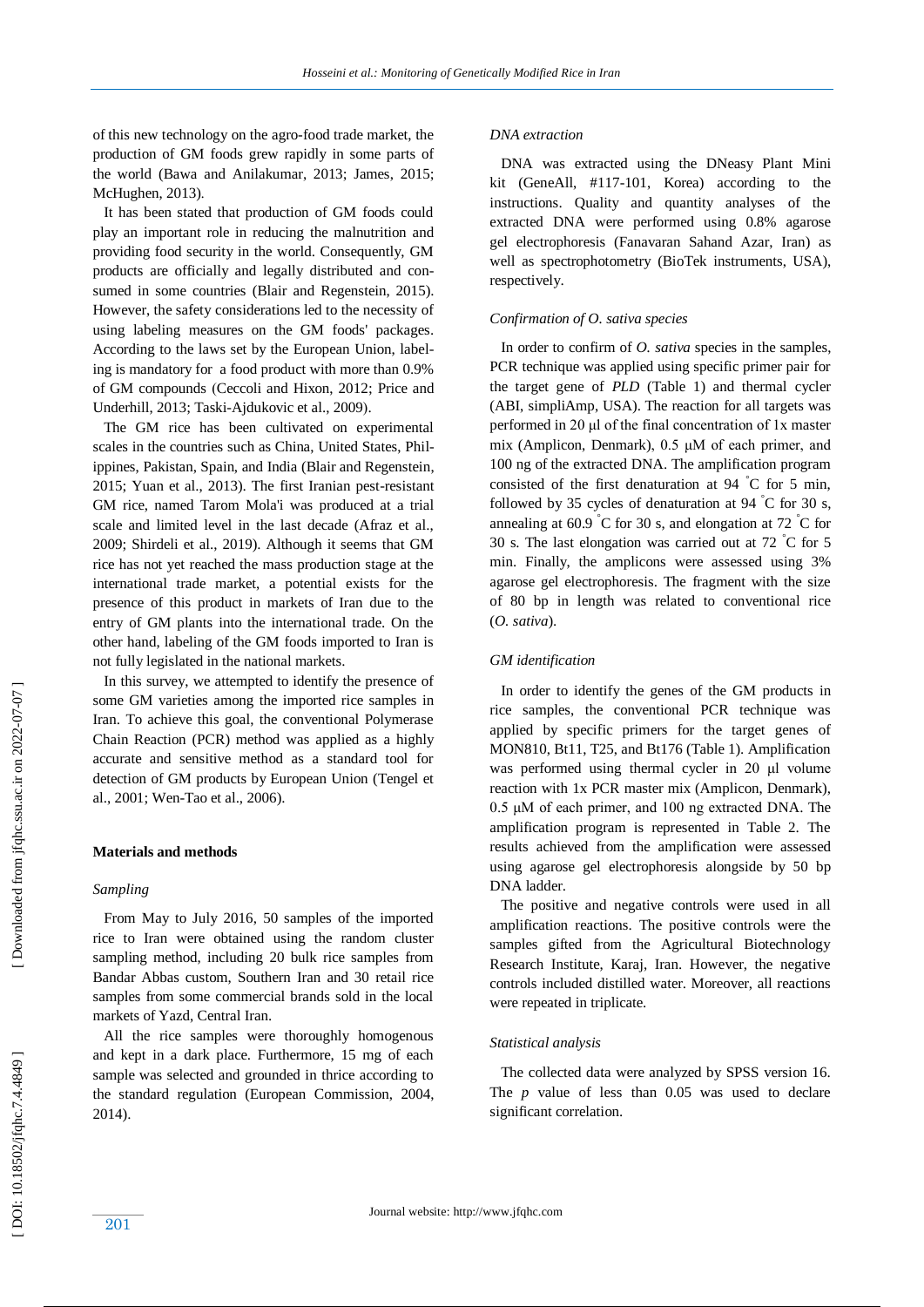| <b>Table 1:</b> The primer pairs used in this study |  |  |  |  |  |  |
|-----------------------------------------------------|--|--|--|--|--|--|
|-----------------------------------------------------|--|--|--|--|--|--|

| <b>Target gene</b> | <b>Primer name</b>              | Primer sequence (5'-3')        | PCR product (bp) |
|--------------------|---------------------------------|--------------------------------|------------------|
| PLD.               | <b>PLD 3959F</b>                | GCTTAGGGAACAGGGAAGTAAAGTT      | 80               |
|                    | <b>PLD 4038R</b>                | <b>CTTAGCATAGTCTGTGCCATCCA</b> |                  |
| <b>MON810</b>      | VW01                            | TCGAAGGACGAAGGACTCTAACG        | 170              |
|                    | VW03                            | <b>TCCATCTTTGGGACCACTGTCG</b>  |                  |
| Bt11               | $IVS2-2$                        | CTGGGAGGCCAAGGTATCTAAT         | 189              |
|                    | PAT-B                           | GCTGCTGTAGCTGGCCTAATCT         |                  |
| T <sub>25</sub>    | T <sub>25</sub> -F <sub>7</sub> | ATGGTGGATGGCATGATGTTG          | 209              |
|                    | T <sub>25</sub> -R <sub>3</sub> | TGAGCGAAACCCTATAAGAACCC        |                  |
| Bt176              | Cry03                           | CTCTCGCCGTTCATGTCCGT           | 211              |
|                    | Crv04                           | GGTCAGGCTCAGGCTGATGT           |                  |

Table 2: PCR program for VW01/VW03, T25, Cry03/Cry04, PAT-B/IVS2-2 primers

| <b>Stage</b>       | Temperature $\rm(C)$ |      | Time(s) | Cvcle |
|--------------------|----------------------|------|---------|-------|
| First denaturation | 94                   |      | 300     |       |
| Denaturation       | 94                   |      | 30      | 30    |
|                    | VW01/VW03            | 62   |         |       |
| Annealing          | T <sub>25</sub>      | 57.4 |         |       |
|                    | Cry03/Cry04          | 60.5 | 30      |       |
|                    | PAT-B/IVS2-2         | 60.1 |         |       |
| Elongation         | 72                   |      | 30      |       |
| Final elongation   | 72                   |      | 300     |       |

## **Results and discussion**

 The amplification with PLD primer pair with the size of 80 bp in length used to confirm the presence of *O. sativa* (Figure 1). None of the samples were amplified with the primer pairs of the GM target genes, including MON810, Bt11, T25, and Bt176.

 Considering the increasing production of GM foods, many researchers are still dealing with the dilemma of using or not using the mentioned compounds in foods. So, appropriate methods are required to detect the presence and measure the levels of GM compounds in foods. GM products have been supplied and consumed over the past 20 years in Iran; however, the National Food and Drug Organization of Iran has permitted for the food suppliers to use GM oilseeds in the production of edible oil. In other words, marketing of other GM products (except GM oilseeds) is not legally approved in this country. In this regard, the findings of our survey indicated that the absence of GM rice in markets of Iran is in accordance with the Iranian national law.

 In this study, no GM rice was found among the investigated samples that is similar with the findings of Elsanhoty et al. (2013), who indicated that none of the rice samples distributed in Saudi Arabia were transgenic. Despite, Alaraidh et al. (2011) detected three GM rice samples among a total of 150 rice samples in Saudi Arabia. The data on monitoring of GM rice in international markets are rare. Also, we are still faced with some controversies about marketing and safety of GM foods. So, further investigations are required in this regard.

 Nowadays, GM products have a prominent status in international food trade, although controversies exist between the proponents and opponents of the development and consumption of these products. Along with the massive and growing production of various GM foods, some researchers indicated several problems and worries considering the safety hazards and the unintended risks of GM products. Few authors have announced that consumption of GM products may endanger the human health, affect agriculture industry and environment, raise public concerns, and force the regulatory agencies to take authoritative measures (Bawa and Anilakumar, 2013; Kramkowska et al., 2013) ; however , this concept has not proven yet. According to a paper published previously in 2012, it was stated that consumption of Rounduptolerant GM maize induces carcinogenic effects on rat (Séralini et al., 2012). But , the mentioned paper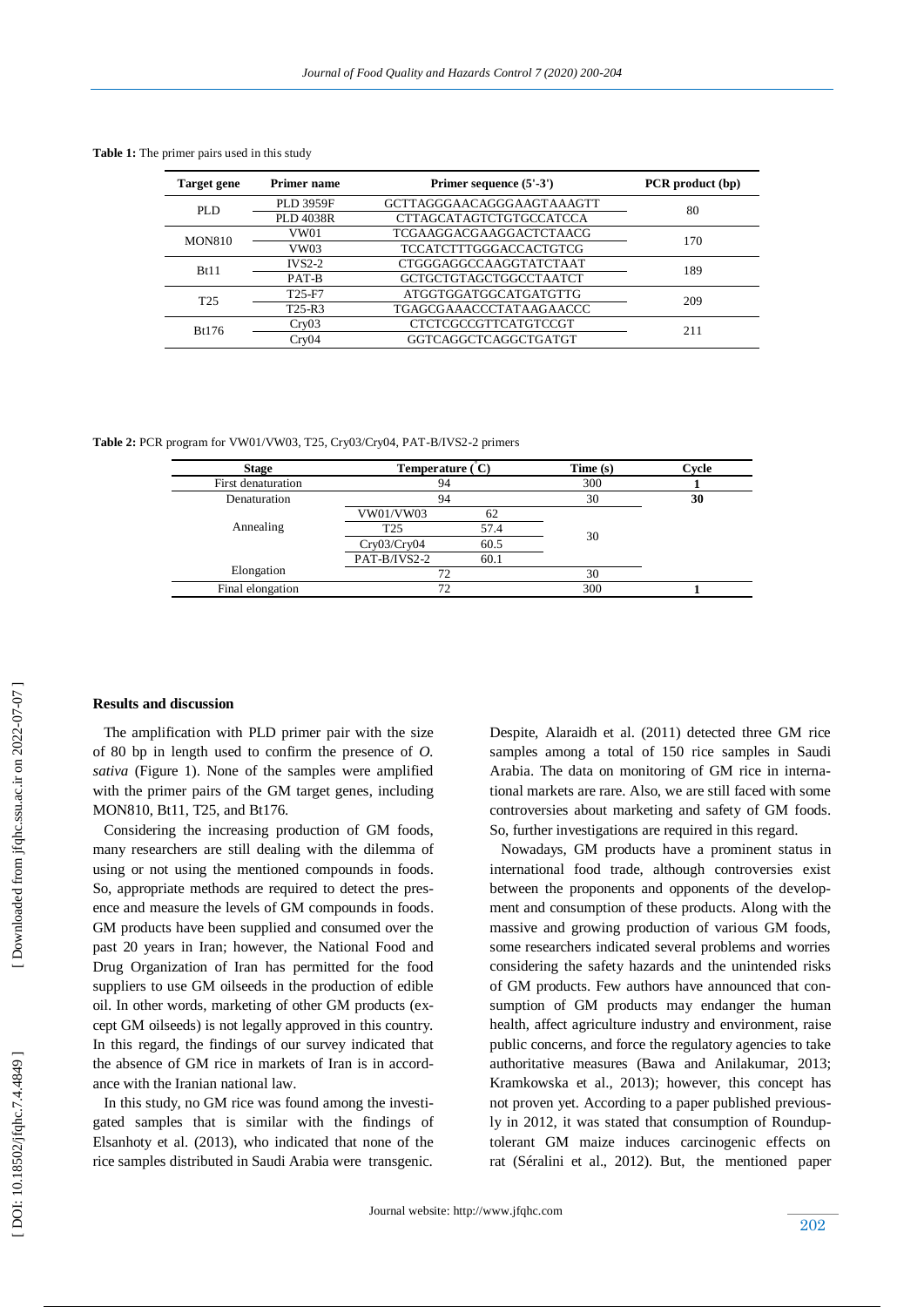

**Figure 1:** Agarose gel electrophoresis (3%) of the amplified region of *PLD*. Lane 1: 50 bp DNA ladder; lane 2: positive control; lanes 3-7: examined rice samples; lane 8: negative control. The desirable amplified fragment was 80 bp.

was later retracted by the journal because of some scientific errors (Séralini et al., 2014).

 It should be noted that although some researchers found no adverse or toxic effects due to consumption of GM rice in animal model s (Shirdeli et al., 2019; Yuan et al., 2013), but it may be not enough to make final decision about consumption or mass production of GM rice. Before any decision, safety of GM food products must be finally evaluated by official government organizations.

## **Conclusion**

 To the best of our knowledge, this study is the first of its kind indicating no evidence for presence of GM rice among some bulk and retail imported rice samples in Iran. Since marketing of GM rice is not legally permitted in Iran, more comprehensive studies must be designed with higher sample size in various provinces of country to achieve more detailed data about situation of GM rice in the Iranian markets.

#### **Author contributions**

 M.S.H. gathered the samples and wrote the manuscript; H.F. analyzed the data; M.S.H and S.S.H did the laboratorial procedures. All authors read and approved the final manuscript.

## **Conflicts of interest**

There is no conflict of interest.

#### **Acknowledgements**

 Special thank is given to Dr. B. Hajimohammadi for helping in design of study and editing final manuscript. This study was approved and financially supported by School of Public Health, Shahid Sadoughi University of Medical Sciences (MS c thesis number: 4741).

#### **Reference s**

- Afraz F., Ghareyazie B., Khosh Kholgh Sima N.A., Lotfolahian H., Hosseini S .A., Nemati S.A. (2009). Evaluation of transgenic Bt rice on growth, viability and blood biochemical parameters of broiler chickens. *Journal of Biosafety*. 2: 9 -15. [Persian fulltext with English abstract]
- Alaraidh I., Amid A., Farouk A.E.A., Ibrahim M.M., Bazaid S., Greiner R., Alghunaim A. (2011). Detection of genetically modified rice: collaborative validation study of a PCR based detection of genetically modified rice *Oryza sativa* commercially available in Saudi Arabia. *IUFS Journal of Biology*. 70: 11 -17.
- Bawa A.S., Anilakumar K.R. (2013). Genetically modified foods: safety, risks and public concerns -a review. *Journal of Food*  Science and Technology. 50: 1035-1046. [DOI: 10.1007/ s13197-012-0899-1]
- Bhullar N.K., Gruissem W. (2013). Nutritional enhancement of rice for human health: the contribution of biotechnology. *Biotechnology Advances*. 31 : 50 -57.
- Blair R., Regenstein J.M. (2015). Genetic modification and food quality: a down to earth analysis. John Wiley and Sons, UK.
- Ceccoli S., Hixon W. (2012). Explaining attitudes toward genetically modified foods in the European Union. *International Political Science Review*. 33 : 301 -319. [DOI: 10.1177/0192512111418788]
- Choi H., Moon J.K., Park B.S., Park H.W., Park S.Y., Kim T.S., Kim D.H., Ryu T.H., Kweon S.J., Kim J.H. (2012). Comparative nutritional analysis for genetically modified rice, Iksan483 and Milyang204, and nontransgenic counterparts. *Journal of the Korean Society for Applied Biological*  Chemistry. 55: 19-26. [DOI: 10.1007/s13765-012-0004-5]